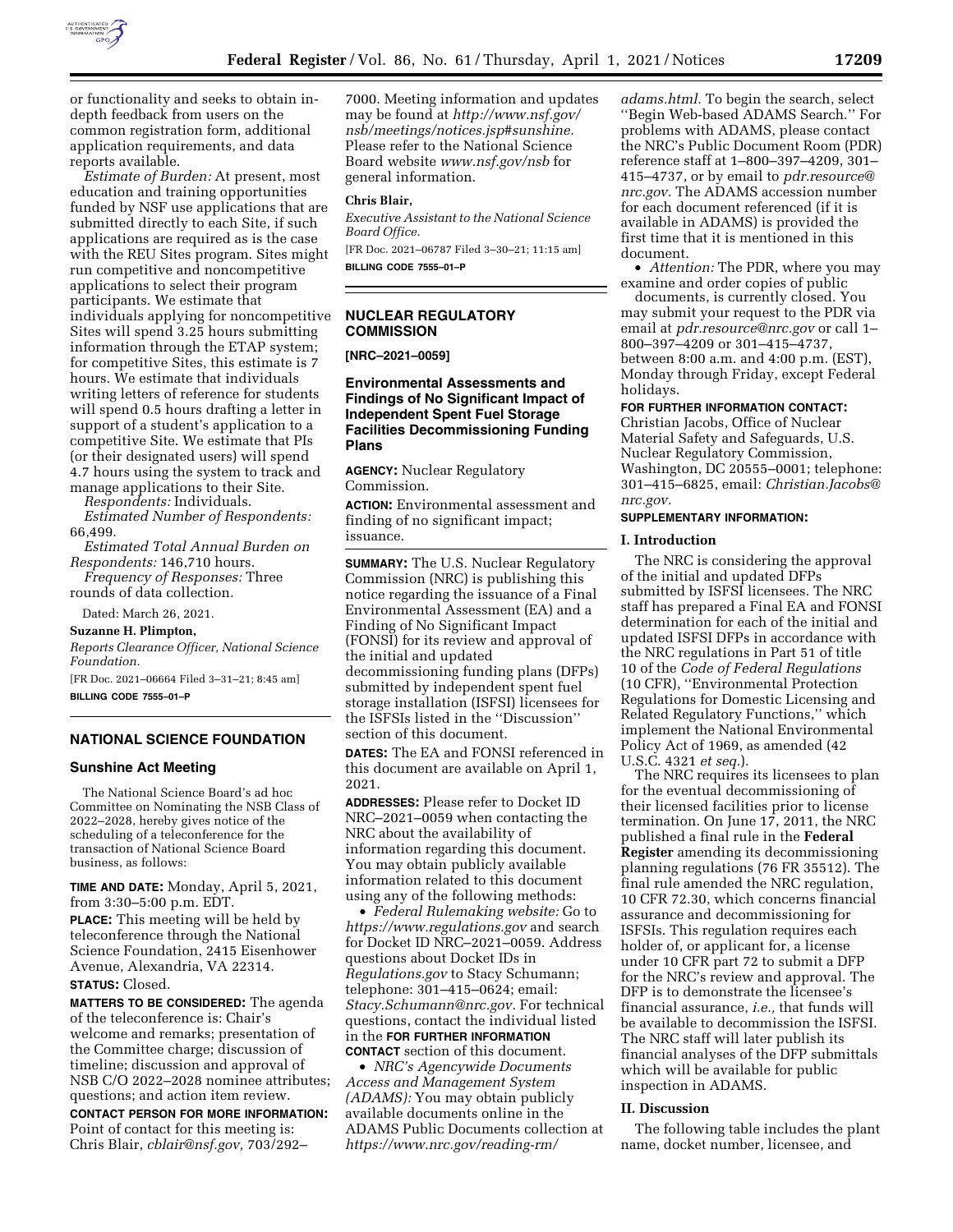ADAMS Accession Number for the Final EA and FONSI determination for each of the individual ISFSIs. The table also includes the ADAMS Accession Numbers for other relevant documents, including the initial and updated DFP

submittals. For further details with respect to these actions, see the NRC staff's Final EA and FONSI determinations which are available for public inspection in ADAMS and at *<https://www.regulations.gov>* under

Docket ID NRC–2021–0059. For additional direction on accessing information related to this document, see the **ADDRESSES** section of this document.

# FINDING OF NO SIGNIFICANT IMPACT

|                                             | Monticello Nuclear Generating Plant.                                                                                                                                                                                                                                                                                                                                                                                                                                                                                                                                                                                                                                                                                                                                                                                                                                                                                                                                                                                                           |
|---------------------------------------------|------------------------------------------------------------------------------------------------------------------------------------------------------------------------------------------------------------------------------------------------------------------------------------------------------------------------------------------------------------------------------------------------------------------------------------------------------------------------------------------------------------------------------------------------------------------------------------------------------------------------------------------------------------------------------------------------------------------------------------------------------------------------------------------------------------------------------------------------------------------------------------------------------------------------------------------------------------------------------------------------------------------------------------------------|
| Docket No.                                  | 72–58.                                                                                                                                                                                                                                                                                                                                                                                                                                                                                                                                                                                                                                                                                                                                                                                                                                                                                                                                                                                                                                         |
|                                             | Northern States Power Company, a Minnesota corporation, doing business as Xcel Energy (Xcel).                                                                                                                                                                                                                                                                                                                                                                                                                                                                                                                                                                                                                                                                                                                                                                                                                                                                                                                                                  |
|                                             | The NRC's review and approval of Xcel's initial and updated DFPs submitted in accordance with 10 CFR<br>$72.30(b)$ and $(c)$ .                                                                                                                                                                                                                                                                                                                                                                                                                                                                                                                                                                                                                                                                                                                                                                                                                                                                                                                 |
| Environmental Impact of Proposed<br>Action. | The NRC staff has determined that the proposed action, the review and approval of Xcel's initial and up-<br>dated DFPs, submitted in accordance with 10 CFR 72.30(b) and (c), will not authorize changes to li-<br>censed operations or maintenance activities, or result in changes in the types, characteristics, or quan-<br>tities of radiological or non-radiological effluents released into the environment from the ISFSI, or result<br>in the creation of solid waste. Moreover, the approval of the initial and updated DFPs will not authorize<br>any construction activity, facility modification, or other land-disturbing activity. The NRC staff has con-<br>cluded that the proposed action is a procedural and administrative action that will not have a significant<br>impact on the environment.                                                                                                                                                                                                                           |
| Finding of No Significant Impact            | The proposed action does not require changes to the ISFSI's licensed routine operations, maintenance ac-<br>tivities, or monitoring programs, nor does it require new construction or land-disturbing activities. The<br>scope of the proposed action concerns only the NRC's review and approval of Xcel's initial and updated<br>DFPs. The scope of the proposed action does not include, and will not result in, the review and approval<br>of decontamination or decommissioning activities or license termination for the ISFSI or for other parts of<br>Monticello Nuclear Generating Plant. Therefore, the NRC staff determined that approval of the initial and<br>updated DFPs for the Monticello Nuclear Generating Plant ISFSI will not significantly affect the quality of<br>the human environment, and accordingly, the staff has concluded that a FONSI is appropriate. The NRC<br>staff further finds that preparation of an environmental impact statement (EIS) is not required.                                             |
| Available Documents                         | Xcel Energy, 2012. ISFSI Decommissioning Planning, dated December 14, 2012. ADAMS Accession No.<br>ML12353A292.<br>Xcel Energy, 2015. ISFSI DFPs, dated December 11, 2015. ADAMS Accession No. ML15348A143.<br>U.S. Nuclear Regulatory Commission. EA for Final Rule-Decommissioning Planning, dated February 1,                                                                                                                                                                                                                                                                                                                                                                                                                                                                                                                                                                                                                                                                                                                               |
|                                             | 2009. ADAMS Accession No. ML090500648.<br>U.S. Nuclear Regulatory Commission. Note to File, Re: ESA Section 7 No Effect Determination for ISFSI<br>DFP Reviews, dated May 15, 2017. ADAMS Accession No. ML17135A062.<br>U.S. Nuclear Regulatory Commission. Review of the Draft EA and FONSI for the Monticello Nuclear Gen-<br>erating Plant ISFSI DFP, dated September 26, 2016. ADAMS Accession No. ML16270A075.<br>U.S. Nuclear Regulatory Commission. Final EA and FONSI for the Northern States Power Company's Ini-<br>tial and Updated DFPs Submitted in Accordance with 10 CFR 72.30(b) and (c) for Monticello Nuclear<br>Generating Plant ISFSI, dated March 25, 2021. ADAMS Accession Package No. ML21055A733.                                                                                                                                                                                                                                                                                                                      |
|                                             | Prairie Island Nuclear Generating Plant, Units 1 and 2.                                                                                                                                                                                                                                                                                                                                                                                                                                                                                                                                                                                                                                                                                                                                                                                                                                                                                                                                                                                        |
| Docket No.                                  | $72 - 10.$                                                                                                                                                                                                                                                                                                                                                                                                                                                                                                                                                                                                                                                                                                                                                                                                                                                                                                                                                                                                                                     |
| Proposed Action                             | Northern States Power Company, a Minnesota corporation, doing business as Xcel Energy (Xcel).<br>The NRC's review and approval of Xcel's initial and updated DFPs submitted in accordance with 10 CFR<br>$72.30(b)$ and $(c)$ .                                                                                                                                                                                                                                                                                                                                                                                                                                                                                                                                                                                                                                                                                                                                                                                                                |
| Environmental Impact of Proposed<br>Action. | The NRC staff has determined that the proposed action, the review and approval of Xcel's initial and up-<br>dated DFPs, submitted in accordance with 10 CFR 72.30(b) and (c), will not authorize changes to li-<br>censed operations or maintenance activities, or result in changes in the types, characteristics, or quan-<br>tities of radiological or non-radiological effluents released into the environment from the ISFSI, or result<br>in the creation of solid waste. Moreover, the approval of the initial and updated DFPs will not authorize<br>any construction activity, facility modification, or other land-disturbing activity. The NRC staff has con-<br>cluded that the proposed action is a procedural and administrative action that will not have a significant<br>impact on the environment.                                                                                                                                                                                                                           |
| Finding of No Significant Impact            | The proposed action does not require changes to the ISFSI's licensed routine operations, maintenance ac-<br>tivities, or monitoring programs, nor does it reguire new construction or land-disturbing activities. The<br>scope of the proposed action concerns only the NRC's review and approval of Xcel's initial and updated<br>DFPs. The scope of the proposed action does not include, and will not result in, the review and approval<br>of decontamination or decommissioning activities or license termination for the ISFSI or for other parts of<br>Prairie Island Nuclear Generating Plant, Units 1 and 2. Therefore, the NRC staff determined that ap-<br>proval of the initial and updated DFPs for the Prairie Island Nuclear Generating Plant, Units 1 and 2,<br>ISFSI will not significantly affect the quality of the human environment, and accordingly, the staff has<br>concluded that a FONSI is appropriate. The NRC staff further finds that preparation of an environmental<br>impact statement (EIS) is not required. |
| Available Documents                         | Xcel, 2012. Responses to Request for Supplemental Information—Prairie Island ISFSI License Renewal<br>Application (TAC No. L24592), dated February 29, 2012. ADAMS Accession No. ML12065A073.<br>Xcel Energy, 2015. ISFSI DFPs, dated December 11, 2015. ADAMS Accession No. ML15348A143.<br>U.S. Nuclear Regulatory Commission. EA for Final Rule-Decommissioning Planning, dated February 1,<br>2009. ADAMS Accession No. ML090500648.<br>U.S. Nuclear Regulatory Commission. Note to File, Re: ESA Section 7 No Effect Determination for ISFSI<br>DFP Reviews, dated May 15, 2017. ADAMS Accession No. ML17135A062.<br>U.S. Nuclear Regulatory Commission. Review of the Draft EA and FONSI for the Prairie Island Nuclear<br>Generating Plant ISFSI DFP, dated August 17, 2017. ADAMS Accession No. ML17226A177.                                                                                                                                                                                                                           |

▬